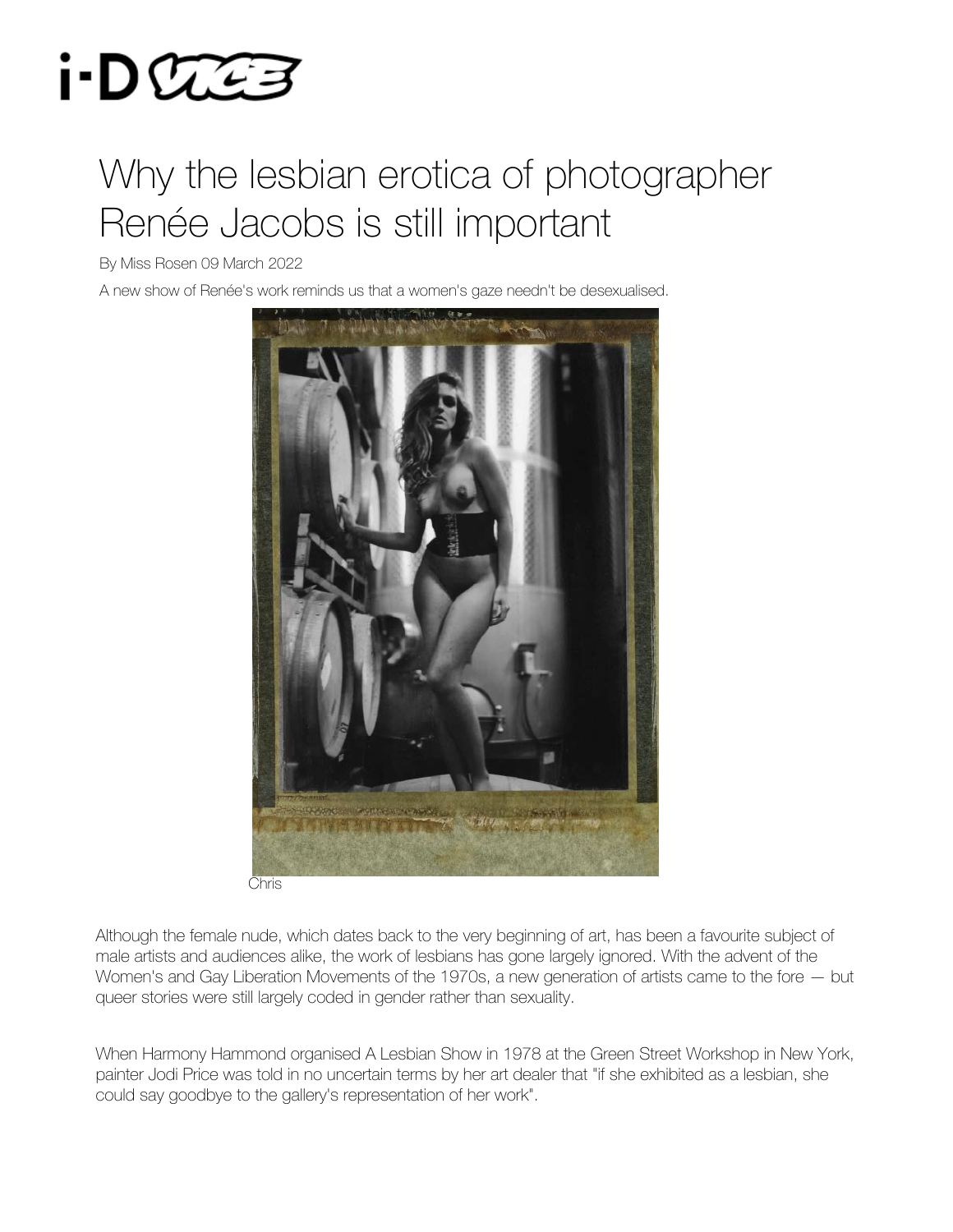"The contemporary project for lesbians has been to free ourselves from this [male] gaze and reconfigure the terms of lesbian erotic representation," Harmony wrote in 2000 in Lesbian Art in America: A Contemporary History. Seeing a new generation of queer female artists emerging, Harmony understood the new millennium would bring forth an era in which "the lesbian artist is going where she wants, when she wants, how she wants, and is taking perverse pleasure in doing so." This new crop of young artists are aware of this ongoing problem of the male gaze, "but do not really give a damn. Instead, they assume different gazes and just make their work, no matter who is looking."

Over the past two decades, the art world has begun to embrace artists like Mickalene Thomas, Catherine Opie, Collier Schorr, and Lola Flash. Yet despite recent progress, photographer and a civil rights litigator Renée Jacobs observes that queer women have never had their own Robert Mapplethorpe.

Visibility and representation have long been an integral part of Renée's work. She got her start in the 1980s, working as a freelance photojournalist for The New York Times while still in college. At the age of 24, she published her first photography book, Slow Burn: A Photodocument of Centralia, Pennsylvania, a landmark work documenting one of the biggest manmade environmental disasters that had ever occurred.

After completing the book, Renée felt adrift and decided to pursue a career in environmental law. She received a scholarship to study at a top school for the subject and relocated to Portland, Oregon — only to switch to civil rights and Constitutional law during her final year. On graduating in 1990, Renée's life shifted radically.

"I had a friend who had written a play about — wait for it — a lesbian softball team," Renée says, still deeply closeted at the time. "The playwright's girlfriend had written the musical numbers. I went to spend some time with them, promptly becoming completely enamoured with the first basewoman. Unbeknownst to me, the playwright had instructed the team that it was their duty to help me find my inner lesbian that weekend. Mission accomplished."

After returning to Portland dazed, confused and in denial about her sexuality, Renée received a call from the playwright: her girlfriend had been fired from her teaching job after the principal saw flyers advertising the play bearing her name. Renée immediately agreed to take the case pro bono. "At that time, gay rights cases were few and far between, but I didn't have to deal with the fact that there weren't laws protecting gay employees because it was a straightforward First Amendment case," she says. "It was as if someone had fired Tom Hanks for being in Philadelphia."

Renée won the case and received an award from the American Civil Liberties Union — only to be fired from her job after being outed by the playwright in an alternative newspaper. "You can't even imagine how homophobic people were back then," she says. "They labelled it as 'budget cuts', but two of the three fired were gay," she says. "That started me down a long, circuitous path of coming out, acting out, repression, confusion, feeling helpless and other-ed."

Renée describes various encounters that reveal just how deeply ingrained homophobia was across professional circles. In 1995, she sued The Oregonian for refusing to publish same-sex wedding announcements, and lost the case. "I initially approached a lawyer who was a civil rights hero, asking him to take on the case, and he flat out told me, 'No, I won't do it. I don't agree with that lifestyle,'" she says.

After returning to photography in 2008, Renée remembers a male mentor advising her never to reveal her sexual orientation or that of her models for fear that would impinge on the desire of male collectors. "He also told me to 'tone down' the sexuality and eroticism in my work, but that just pushed me to make more erotic work."